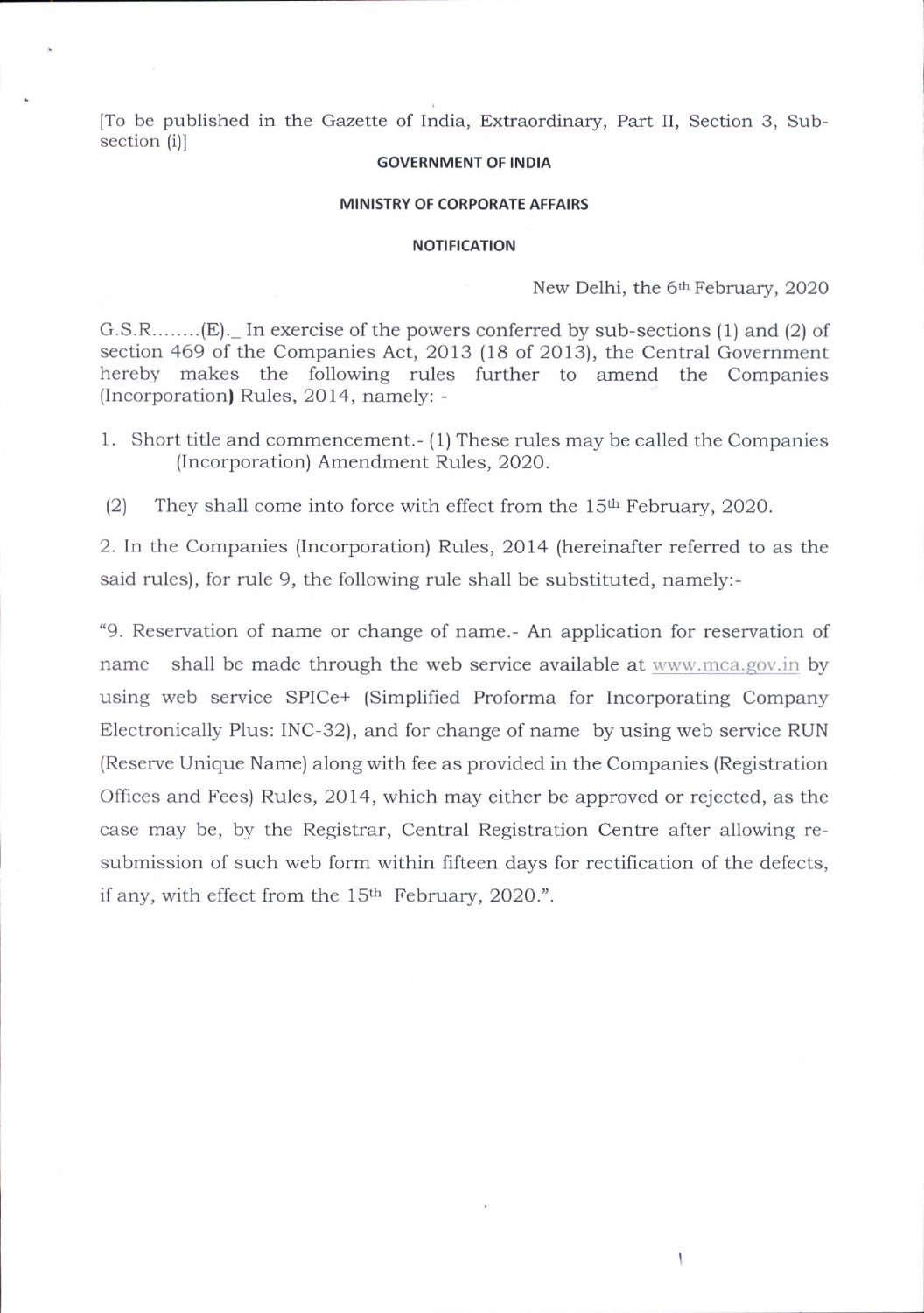3. In the said rules, in rules 10, 12, sub-rule  $(1)$  of rule 19, sub-rules  $(1),(2),(3)$ , (a), (7) and (9) of rule 38, for the words, letters, figures and brackets,, "Form No INC-32 (SPICe), wherever they occur, the letters, brackets, words and figures .splce+ (Simplified Proforma for Incorporating company Electronically Plus: INC-32)" shall be substituted with effect from the  $15<sup>th</sup>$  February, 2020

4. In the said rules, in rule 38, in the marginal heading, for the word, brackets and letters "Electronically (SPICE)", the words, brackets and letters "Electronically Plus (SPICE+)" shall be substituted with effect from the  $15<sup>th</sup>$ February,2020.

5. In the said rules, in rule 38A,-

(i) in the marginal heading, for the words, brackets and letters "and Employees', provident Fund Organisation (EPFO) Registration", the words, brackets and letters ",Employees' Provident Fund organisation (EPFO) Registration and Profession Tax Registration and Opening of Bank Account" shall be substituted;

(ii) for the letters "AGILE", the letters "AGILE-PRO", shall be substituted;

(iii) after clause (c), the following clauses shall be inserted, namely:-

"(c) Profession Tax Registration with effect from the 15<sup>th</sup> February, 2020

(d) Opening of Bank Account with effect from 15th February, 2020.".

6. In the said rules, in the annexure,-

(i) for forms "RUN, e-form No INC-32 (SPICe), and e-form No.INC-35 (AGILE), the following forms shall be substituted, namely:-

t.--